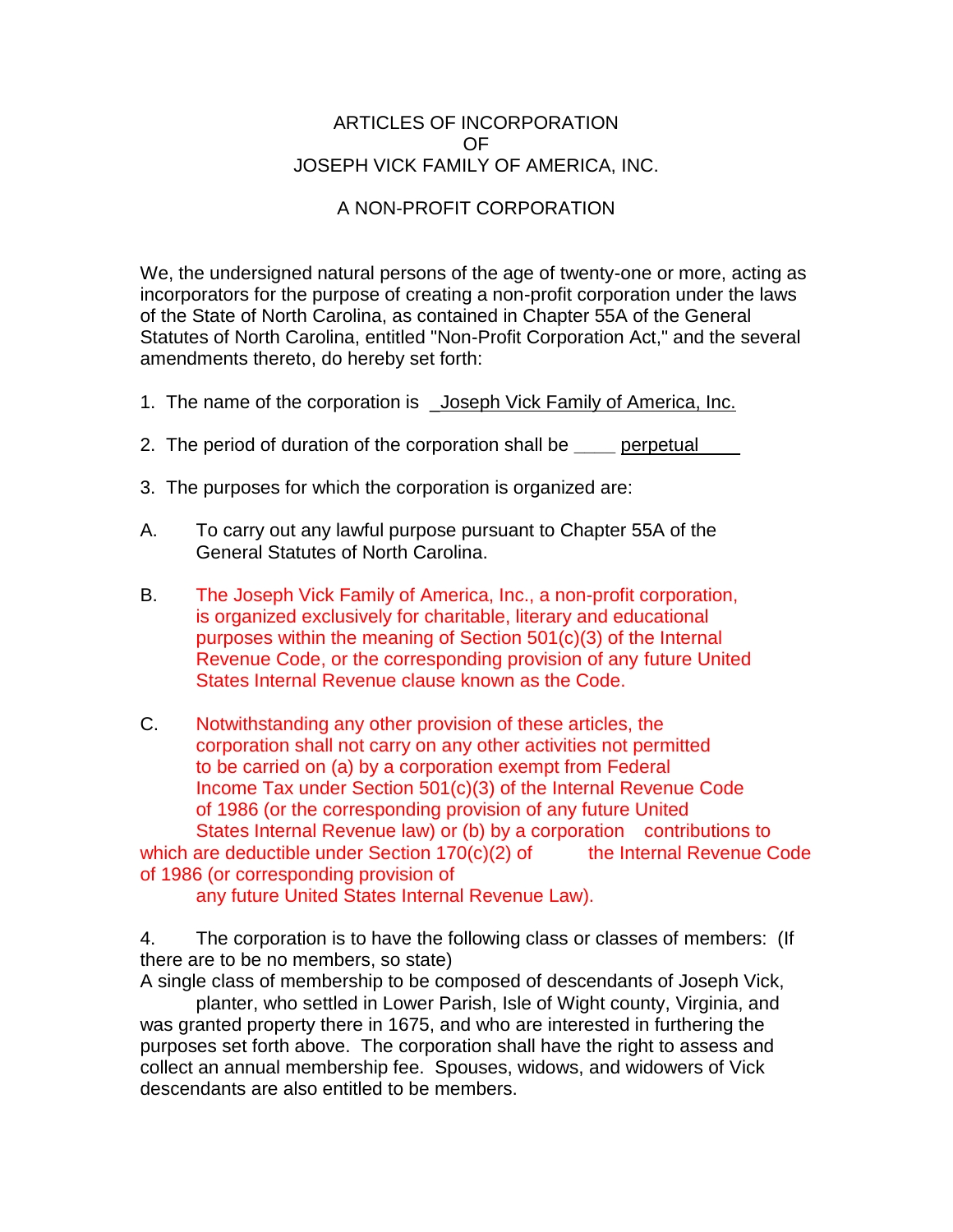5. Directors of the corporation shall be elected in the following manner: The initial directors shall be elected at the organizational meeting and then elected or appointed in the manner and for the terms provided in the By-Laws, and need not be residents of North Carolina.

6. The address of the initial registered office of the corporation is as follows:

|          | Street address (if none, so state) 200 South Lewis Street | City or |
|----------|-----------------------------------------------------------|---------|
|          | town Tabor City, North Carolina 28463                     |         |
|          | County                                                    |         |
| Columbus |                                                           |         |

The name of the initial registered agent of the corporation at the above address: O. Richard Wright, Jr.

7. The number of directors constituting the intial Board of Directors shall be 8 \_\_\_\_\_, and the names and addresses (including street and number, if any) of the persons who are to serve as directors until the first meeting of the corporation or until their successors are elected and qualified are:

|                            | NAME STREET ADDRESS  | <b>CITY OR TOWN</b>                           |
|----------------------------|----------------------|-----------------------------------------------|
| Mary Jo McCary             | 145 Morningview Driv | Vicksburg, MS 39180                           |
| Gailen Vick                | 40 Grove Street      | Norfolk, MA 02056                             |
| <b>Billie Vick Jurlina</b> | 1244 Seminole Dr.    | Richardson, TX 75080                          |
| Herman Vick                |                      | 9705-86 Hickory Hollow Rd. Leesburg, FL 32788 |
| Wayne Vick                 | Route 1, Box 371     | Newsoms, VA 23874                             |
| Jack Wesley Vick           | Route 1, Box 371     | Courtland, VA 23837                           |
| <b>Mildred Sessions</b>    | Route 1, Box 167     | Coy, AL 36435                                 |
| O. Richard Wright, Jr.     | 6 Orange Street      | Tabor City, NC 28463                          |

8. The names and addresses (including street and number, if any, of all the incorporators are:

| <b>NAME</b>            | <b>STREET ADDRESS</b> | <b>CITY OR TOWN</b>  |
|------------------------|-----------------------|----------------------|
| O. Richard Wright, Jr. | 6 Orange Street       | Tabor City, NC 28463 |